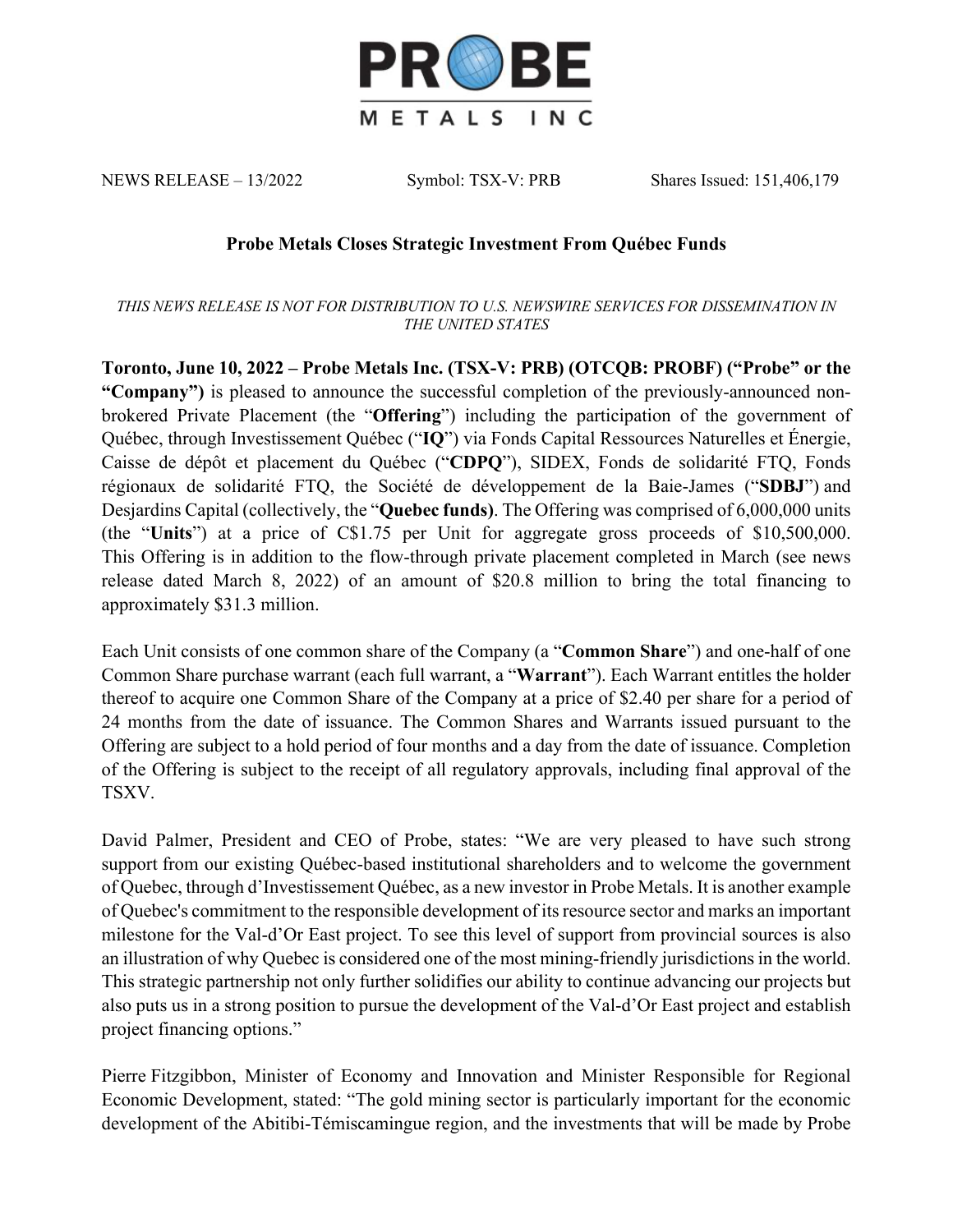Metals will undoubtedly generate direct and multiple socio-economic benefits. Consequently, our government is proud to participate in this major project, which will allow us to continue to develop the natural resources of Quebec."

The proceeds from the Offering will be used to further explore and develop the Company's assets in Quebec.

## **About Probe Metals:**

Probe Metals Inc. is a leading Canadian gold exploration company focused on the acquisition, exploration and development of highly prospective gold properties. The Company is committed to discovering and developing high-quality gold projects, including its key asset the multimillion-ounce Val-d'Or East Gold Project, Québec. The Company is well-funded and controls a strategic land package of approximately 1,500-square-kilometres of exploration ground within some of the most prolific gold belts in Québec. The Company was formed as a result of the \$526M sale of Probe Mines Limited to Goldcorp. Eldorado Gold Corporation currently owns approximately 10.4% of the Company.

On behalf of Probe Metals Inc.,

*Dr. David Palmer,* President & Chief Executive Officer

## *For further information:*

Please visit our website at www.probemetals.com or contact:

Seema Sindwani Director of Investor Relations info@probemetals.com +1.416.777.9467

## Forward-Looking Statements

Neither TSX Venture Exchange nor its Regulation Services Provider (as that term is defined in the policies of the TSX Venture Exchange) accepts responsibility for the adequacy or accuracy of this release. This News Release includes certain "forward-looking statements" which are not comprised of historical facts. Forward-looking statements include estimates and statements that describe the Company's future plans, objectives or goals, including words to the effect that the Company or management expects a stated condition or result to occur. Forward-looking statements may be identified by such terms as "believes", "anticipates", "expects", "estimates", "may", "could", "would", "will", or "plan". Since forward-looking statements are based on assumptions and address future events and conditions, by their very nature they involve inherent risks and uncertainties. Although these statements are based on information currently available to the Company, the Company provides no assurance that actual results will meet management's expectations. Risks, uncertainties and other factors involved with forward-looking information could cause actual events, results, performance, prospects and opportunities to differ materially from those expressed or implied by such forward-looking information. Forward looking information in this news release includes, but is not limited to, following: the intention to complete the Offering and the expected expenditure of the proceeds of the Offering, and the Company's objectives, goals or future plans. Factors that could cause actual results to differ materially from such forward-looking information include, but are not limited to: the ability to compete the financing on the terms as announced or at all; failure to identify mineral resources; failure to convert estimated mineral resources to reserves; delays in obtaining or failures to obtain required regulatory, governmental, environmental or other project approvals; political risks; the anticipated results of the Preliminary Economic Assessment for the Val-d'Or East project, including future project opportunities, future operating and capital costs, closure costs, AISC, the projected NPV, IRR, timelines, permit timelines, and the ability to obtain the requisite permits, economics and associated returns of the Val-d'Or East project, the technical viability of the Val